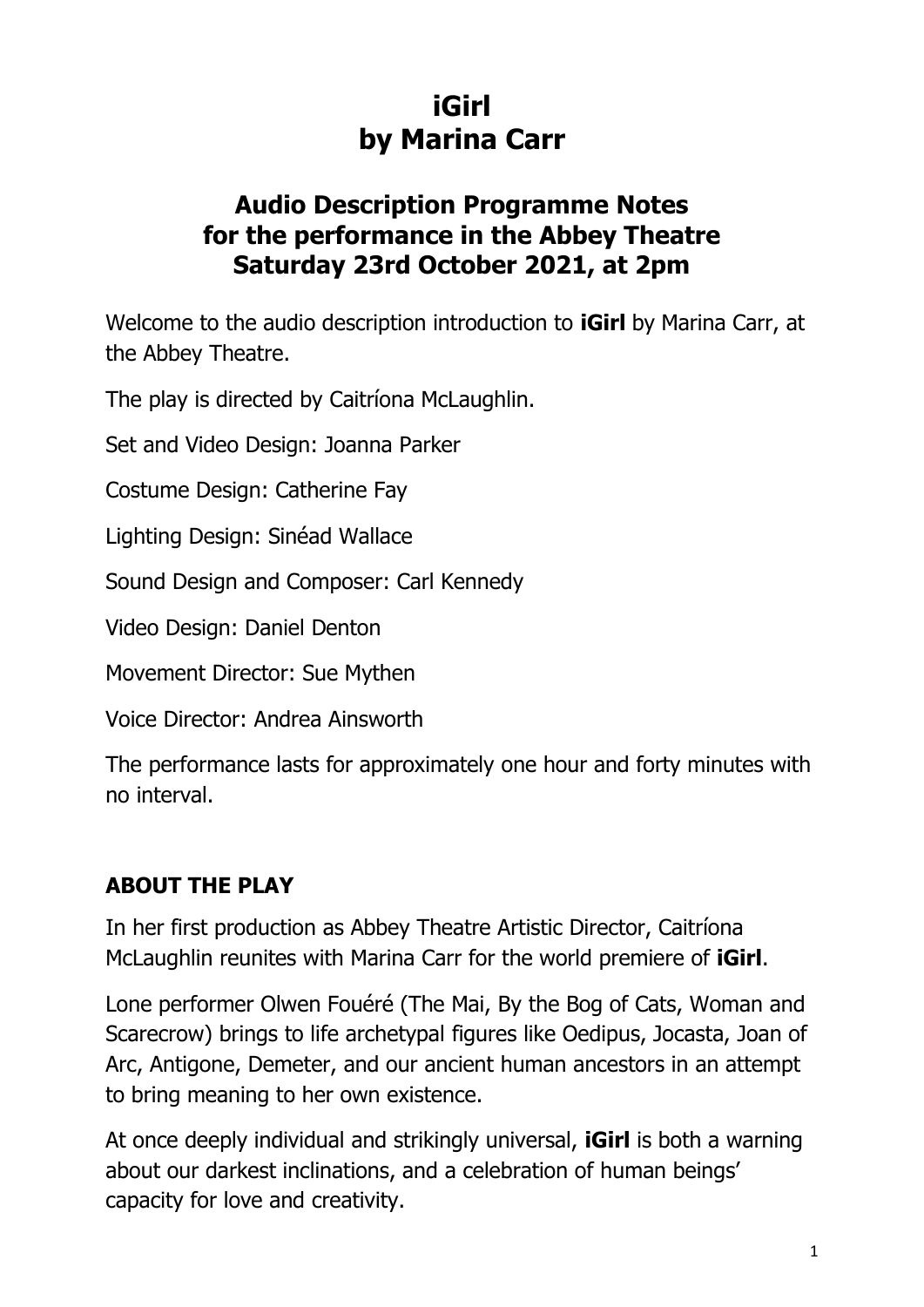#### **ABOUT THE SET**

When the audience arrives, most of the set is hidden behind two screens that hang close to the front of the stage. One screen is made of dark netting material, which blurs the set behind. The second screen is of heavy black felt, completely obscuring the rest of the stage. Both screens are used to project larger than life images of the performer onto them.

The floor of the stage has a large white rectangular surface spanning almost the full width and depth of the stage, framed by a thick, black woollen carpet. This carpet forms a walkway across the front and back of the stage as well.

The rear wall of the stage is black, with another screen that can be lowered into view. Like the floor area, this screen is a large white rectangle spanning almost the full width and height of the wall, when lowered fully.

At times throughout the performance, images are projected onto this white surface – simple line drawings in thick, black, smudgy ink. They suggest locations for different sections  $-$  a long thin line of horizon, like a field boundary in the distance. Or a simple cross shape, two inky lines intersected. A thin line rising to a craggy outcrop seemingly reflected in water, or a circular smudgy stain that might have been left by a wineglass.

There are two identical desks onstage, the nearest one at the front on the left hand side, and the further one at the back on the right hand side, both sitting on the carpeted floor. Black desks with metal frames, and a black metal stool slid underneath. Both have an angle-poise lamp, a black-covered writing pad and pencil, a wine glass containing red wine, and a small smoky glass ashtray. When seated at the near desk, the performer faces the audience. When seated at the far desk, the performer turns her back to us.

On the central white floor, to the right of centre is a large mound of black dirt, like a coal slag heap, with dust trailing around it. It is high enough to make a seat for the performer, or for her to climb on top and squat on its summit.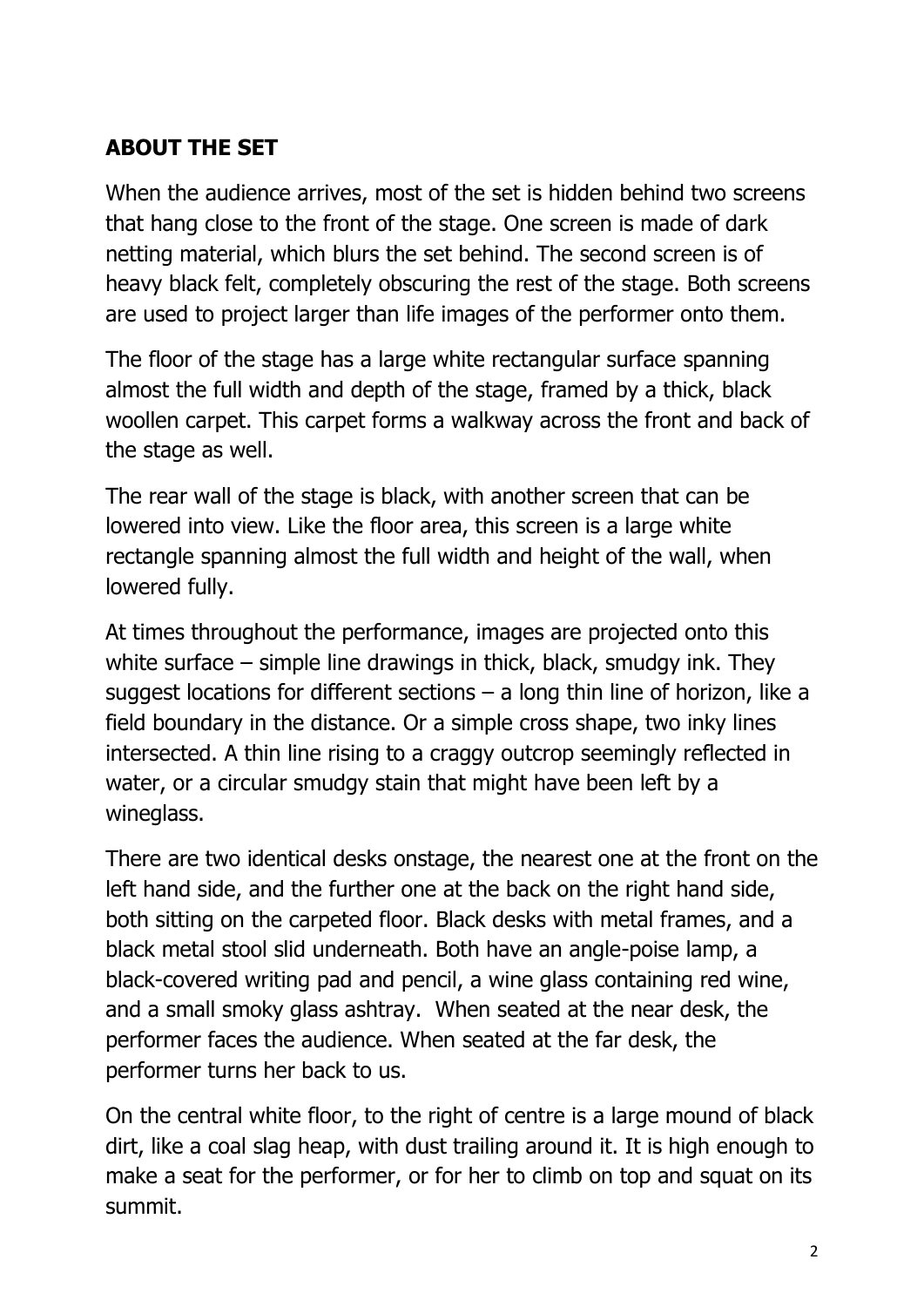Throughout the performance, the lighting is stark and simple, echoing the monochrome design of the set. At times it is bright, flooding the stage, making its white surfaces glow. At other times, the light softens to a pearly grey, or creamy white, or even a small focussed spotlight on the performer, leaving the rest of the stage in semi-darkness.

### **ABOUT THE CAST AND COSTUMES**

The lone performer in this production is **Girl**, played by **Olwen Fouéré**. A woman in her late sixties, Girl is short and strong; her skin tanned, and long white hair flowing midway down her back. Her steely blue eyes are piercing, with her fair eyebrows almost invisible against her tanned complexion. She is lithe and limber, her arms and legs well-toned. She moves about the stage with an assured gait, knees slightly bent and feet planted firmly – a solid, stance. Girl can dance nimbly across the floor, hop up on the desks, or climb atop the dusty slag heap. She sometimes drops to her knees and creeps and crawls across the stage, like an animal. Other times she stands proudly, throwing her arms wide, gesturing as she makes speeches.

When Girl first appears, she has gathered a kind of shroud around her. It is a silk skirt that wraps around the waist with a split up the front. The skirt hangs to her calves at the front, but forms a long, swishing train at the back. It is made of layers of folded sections of silk in purple, wine, and dark grey. On her torso, she wears a silver bodice of overlapping pewter rings, like chainmail, which comes to just under the bust line, cupping her breasts, leaving them exposed. Her sleeves are covered with pewter disks, overlaid like fish scales, attached to black net sleeves. On her shoulders are two armoured plates. On her right ankle, Girl wears a thick anklet of the same scaly silver disks as her sleeves. Her feet are bare. Later, she removes the skirt, leaving a pair of grey silk shorts underneath.

------------------------

That concludes the audio description introduction for **iGirl**. They were prepared by Bríd Ní Ghruagáin, who will audio describe the performance.